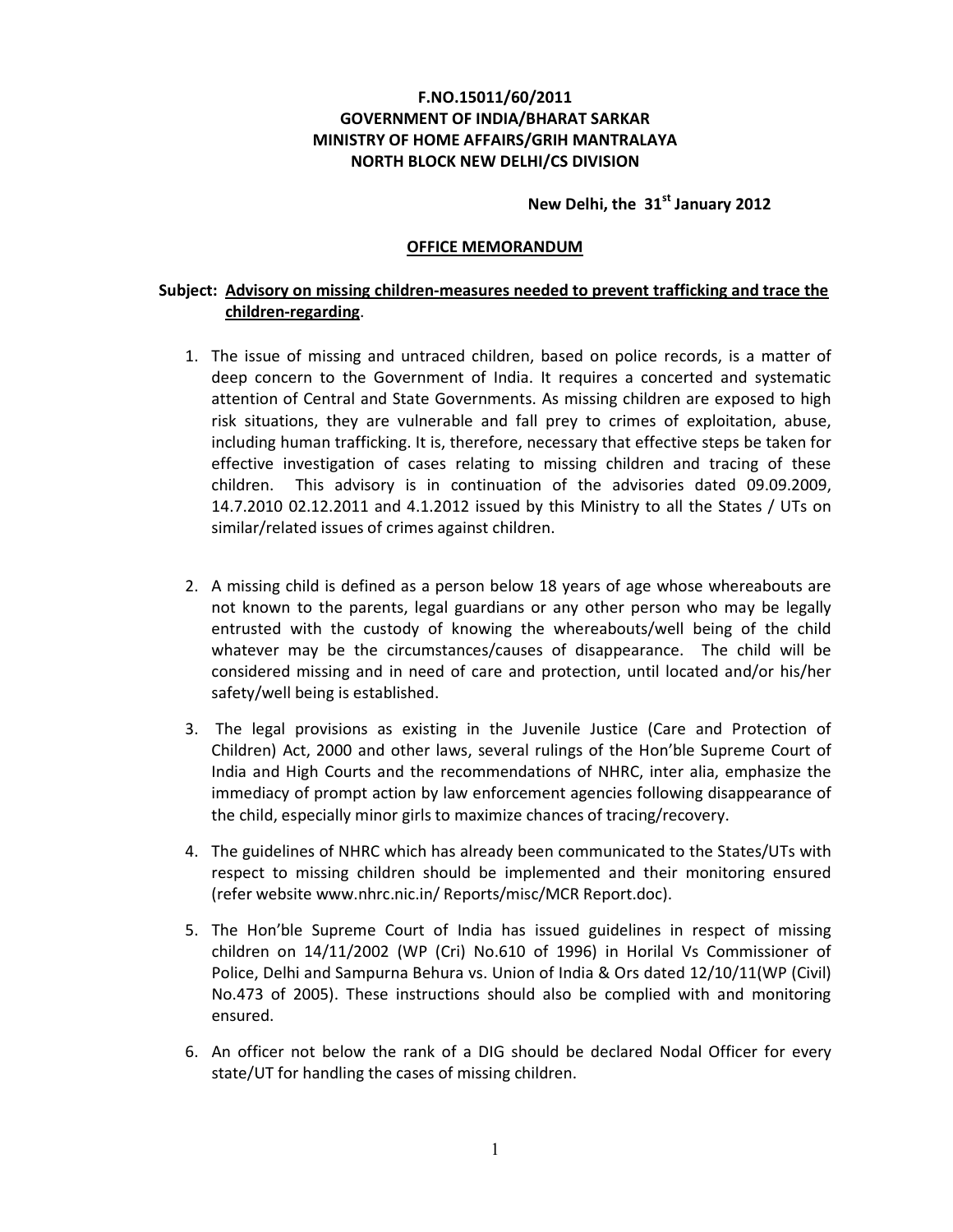- 7. Supervision of investigation of such cases by senior police officers of the level of Dy.SP/Addl.SP may be ensured.
- 8. When, any heinous crime or organized crime on missing children, such as, victims of rape, sexual abuse, child pornography, organ trade etc, is reported, and then the investigation of such cases should be taken over by the CID of the States/UTs to expedite the investigation and to ensure prosecution of the offenders.
- 9. State Crime branch should maintain close links with District Missing Children Unit (DMCU) and ensure that uploading of data and matching of missing children with UIDBs/Children found is carried out effectively.
- 10. The Missing Persons Squad (MPS) will match the information regarding missing children with the data available with the MPS and if matched it should be communicated to the concerned police station. A monthly report should be sent to DMCU.
- 11. When the missing person is traced through search or rescue from places of exploitation, the police control room, District Missing Persons Unit (DMPU) and Missing Persons Squad (MPS) should be informed immediately for updating the record and for discontinuing the search.
- 12. Whether these missing children land up in Begging Rings, Prostitution, Pedophilic Net and Organ Trade or end up getting exported for Camel Jockeying etc., it is always an Organised Crime. Profile of all traffickers who facilitate such trafficking should be maintained at PS level in Gang Registers.
- 13. The State CID should use data mining to analyse patterns, gather intelligence and to build profiles which have inter state ramifications, ascertain angles of trafficking, organized crime, number age/sex profile and maintain liaison with other central agencies dealing with the matter.
- 14. All police officers and men, especially the team of officers handling investigation into these cases need to be trained and sensitized on an ongoing basis to the issues concerned. The issues of missing children, human trafficking along with JJ Act may be made part of syllabus in the state police training colleges to sensitize the police force. The training should focus on imparting knowledge of the substantial and procedural laws, court rulings, administrative procedures, skills in child-friendly investigations, including interviewing, interrogation, scientific data collection, presentation in the court of law, networking with the prosecutors, facilitating victims/witness protection programmes etc.
- 15. As there is considerable overlap in the problems of missing children and trafficked children, AHTUs should play an active role.
- 16. The Superintendent of Police in the districts and Commissioners of Police in the metropolitan areas should review each case of missing children/persons during their monthly crime review meetings to find out the actual number of missing children, number of children traced/untraced, children, the reasons for child disappearance/missing and its links to human trafficking and to take stringent action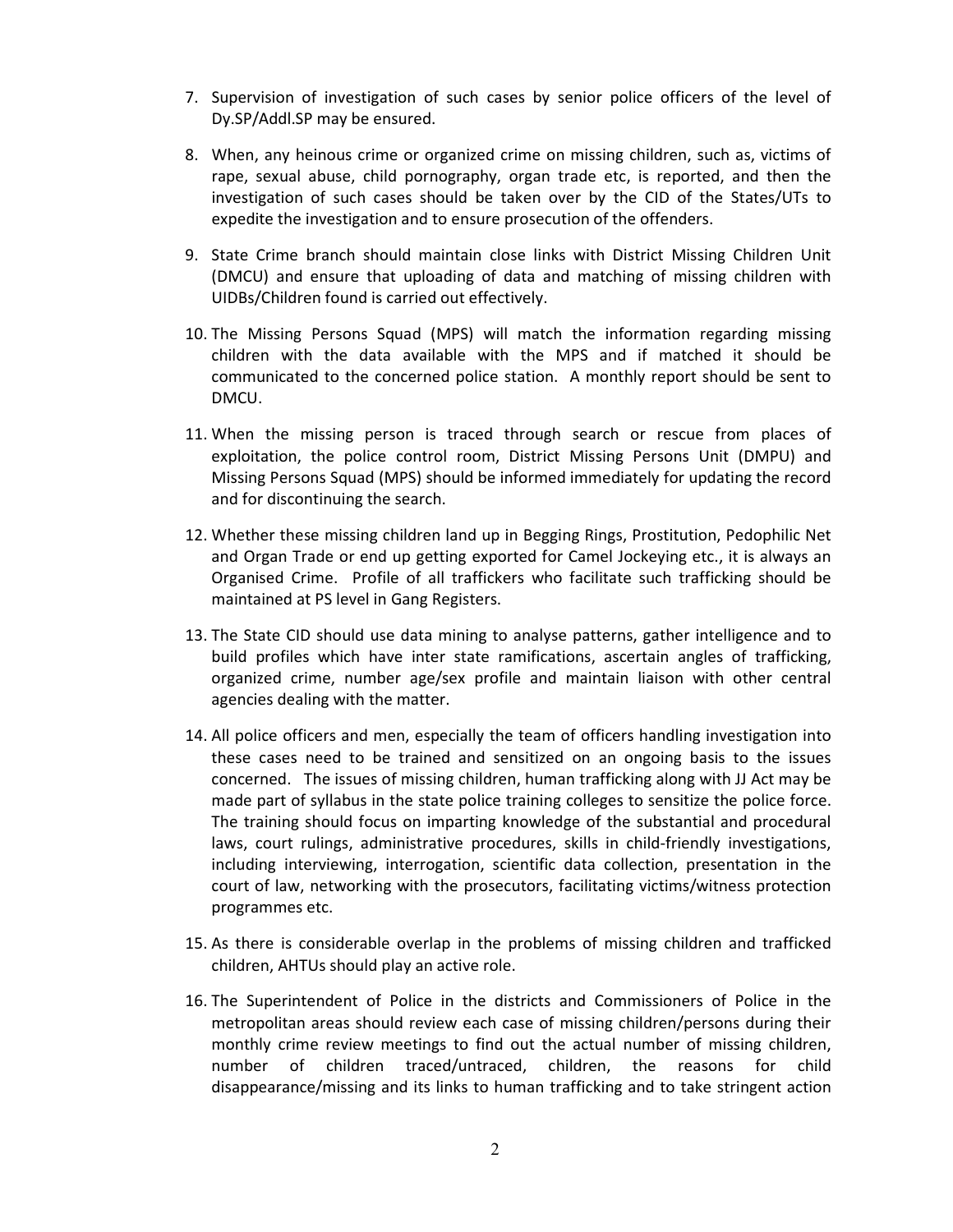against the perpetrators of the crime. They should also take strong measures for successful prosecution of the offenders in the court of law.

- 17. In cases where children and women have been smuggled illegally out of the country, the investigation agencies should utilize Interpol channels to communicate with member countries and if need be, have appropriate Interpol Notices issued through CBI/Interpol wing, in order to trace the victims.
- 18. An exercise to check all the unclaimed and unidentified children who are kept under safe custody in various shelter homes of the government/non-governmental agencies may be undertaken and details may be matched with the available missing children data base in the country as most of the children lodged in these shelter homes are indeed missing children. Missing Persons Bureau in the state should have a centralized data on children lodged in these shelter homes run by the government/nongovernmental agencies in the state with mechanism to update the data on regular basis. This data along with the photographs of the children should be digitized and regularly sent to NCRB and NCRB will upload this data in their website www.ncrb.gov.in for pan-India search by other state police/stake holders.
- 19. A number of children reportedly die after disappearance/missing and their dead bodies remain unidentified. States/UTs should also consider making it mandatory for the investigating officers and provide the necessary infrastructure to have the DNA profiling of all such unidentified dead bodies for future comparison and identification. DNA profile of the nearest blood relative through informed consent should be done if child is not found for 3 months. Both the DNA data base may be maintained at the state MPS for future comparison and matching.
- 20. Similarly, in order to curtail offences of child sex abuse, in all cases of pornography, cyber crimes etc. under investigation, efforts should be made to correlate the pictures of the child with the details of missing children and vice-versa.
- 21. The data available in each missing children file should be uploaded to the computer maintained at the police station for this purpose. It will be the responsibility of each I.O. to ensure that efforts made towards tracing the missing children is also uploaded on the computer, which would be linked to national database and via CCTNS, eventually. CCTNS should update it promptly on the proposed 'Khoya Bachpan' website.
- 22. The SHO/Inspector of the police station will ensure that the computerized record of missing children is maintained up-to-date and the same is sent to DCRB and from there to SCRB. The State and District/City police Control Room/local Police net, ZIP NET, www.trackthemissingchild.gov.in should be updated immediately. It would be useful to access data on missing children through other websites maintained by www.childlineindia.org.in and www.stoptrafficking.in to mention a few.
- 23. NCRB is mandated to function as a national repository of crime and criminal related data in the country and the States /UTs should evolve a mechanism to share the data on missing children and human trafficking cases to NCRB in the prescribed proforma of NCRB on monthly basis for analysis and study to find the emerging trends in these sensitive issues.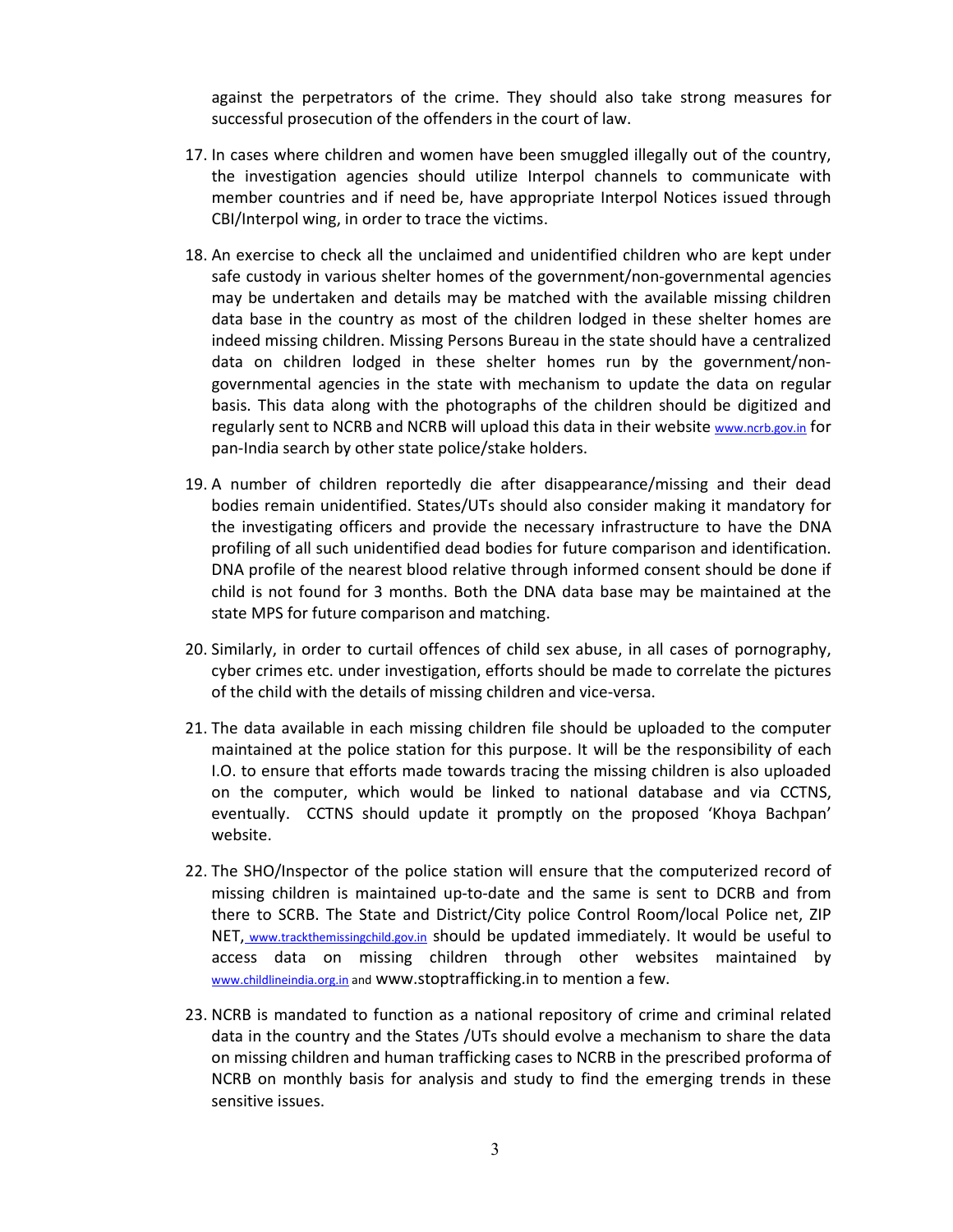- 24. NCRB should device methods of uploading the data on a real-time basis not only of missing persons but also with respect to traced and un-traced persons as well as linking the database with those of rescued persons from different places including children rescued from exploitative or forced labour.
- 25. The universal number 1098 for reporting of missing children 24x7 is being run in some States / UTs, but there is no uniformity. It needs to be made effective and operational if not done earlier. There should be at least one dedicated police personnel at this helpline on 24x7 basis with proper monitoring mechanism. In the meantime BPR&D would explore further possibilities of integrating 1098 with 100 to make it toll free.
- 26. Responsible and competent NGOs be earmarked as Nodal NGOs in States for assisting the law enforcement agencies in this regard. The NGOs who have done work in this field with commitment be supported by the law enforcement agencies and synergy be established so that they could work in tandem.
- 27. When training the police, they must be oriented to undertake all preventive steps including steps to identify children in distress, watch of suspicious persons, special attention at transit points viz. border areas, ICPs, railway stations, bus stations, airports, ports etc., identify vulnerable population/places and take steps to address the vulnerability on time.
- 28. BSF/ITBP/SSB personnel in outposts on borders should be trained to look-out for trafficked children on the borders. They should be sensitized to question and detect unaccompanied minors/children or accompanying adults with suspicious behaviour during pursuant checking of vehicles/public transport.
- 29. The law enforcement agencies may involve representatives of Panchayati Raj Institutions and the community at large, such as, Village Watch & ward/ Municipal Committees/Neighbourhood Committees/Resident Welfare Associations etc.. This will enable the community to get fully involved along with the administration/police in identification, tracing & recovery of missing and trafficked children and arrest of accused persons.
- 30. Community awareness programmes on the issue of missing children and its links with human trafficking may be undertaken by the District administration. Periodic interface with Public and Safety Awareness Campaign should be conducted in schools and vulnerable areas, jointly by the district administration. Schools must be encouraged to issue Identity cards to children.
- 31. The activities of various departments and agencies in the States /UTs need to be integrated through a nodal agency. These includes Home Department, Police Department, Social Welfare Department, Women and Child Welfare Department, Juvenile Justice Department, Child Welfare Committees, Labour Department, Health Department, Tourism Department as well as other agencies like State Human Rights Commission, State Women's Commission, State Commission for Child Rights, Railways, RPF, BSF, SSB, ITBP etc. State governments may institutionalize a coordinating mechanism among all these agencies through an SOP clearly mandating the roles and responsibilities of each of these agencies.